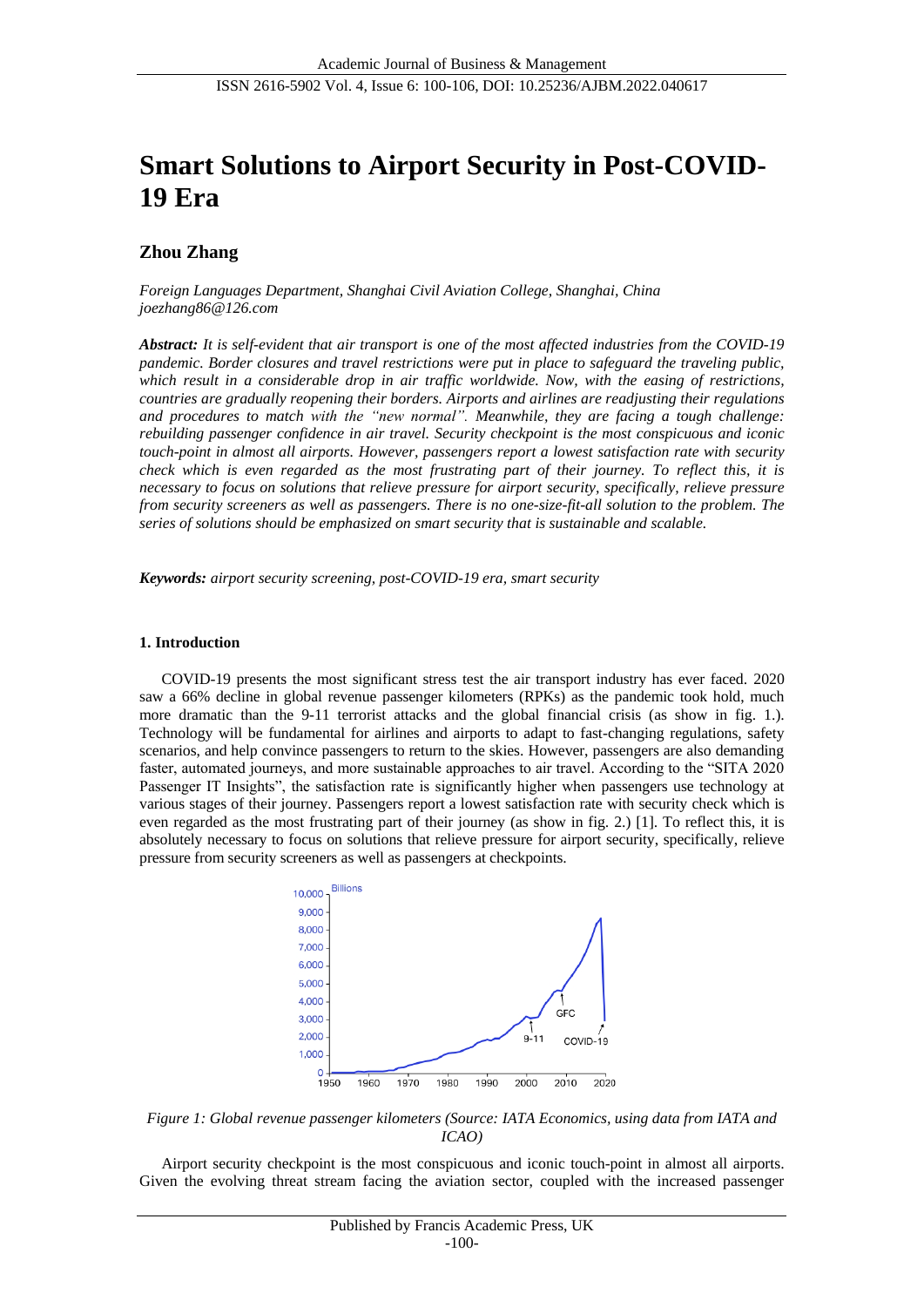volumes with the need of social distancing, the current state of play of most airport security checkpoints is not sustainable for post-COVID-19 era. Long queuing time for identity validation, high false alarm rates and the time-consuming alarm resolution processes of traditional technologies can obstruct the passenger flow and reduce checkpoint throughput [2]. To resolve alarms, security screeners and passengers must endure invasive physical inspection or frisk searches that increase the risk of cross-contamination. Fortunately, some airports, airlines, vendors and authorities are committed to identify the game changers.

#### **2. Smart security screening systems**

Some promising developments on security screening system include Central Image Processing (CIP) and automated checkpoint configuration, which can greatly improve passenger experience, aviation security and operational efficiency.

## *2.1. Central Image Processing (CIP)*

Central Image Processing is also known as Remote Screening. CIP is a checkpoint X-ray carry-on baggage screening system in the context of network. It allows for the real-time management and transmission of X-ray images to locations that are away from the X-ray machine itself. The X-ray image processing and interpretation can occur in a remote location to the checkpoint screening area, where the security operators can review images from multiple checkpoint screening lanes in a quiet and separate environment.

Drawing inspiration from Checked Baggage Screening and Air traffic Control, where operators manage multiple locations from remote places in an efficient way, CIP potentially offers on solution to ease the bottleneck of passenger flow at the checkpoint and without compromise in security effectiveness.

In the longer term, it may be possible to realize the function that larger airports help small airports review and clear X-ray images in the context of CIP. Some promising results have been achieved in this concept in New Zealand. Some other trials have also been made, such as the sharing of X-ray images captured by security checkpoint on the outgoing trip with immigration and customs on the incoming trip. These solutions would do much to streamline security screening and enhance aviation security [3]. CIP for remote carry-on baggage screening can significantly reduce interpersonal contacts between passengers and screeners, increase X-ray image processing capacity, especially when combined with automated checkpoint configuration.



*Figure 2: Passenger satisfaction rate (Source: SITA 2020 Passenger IT Insights)*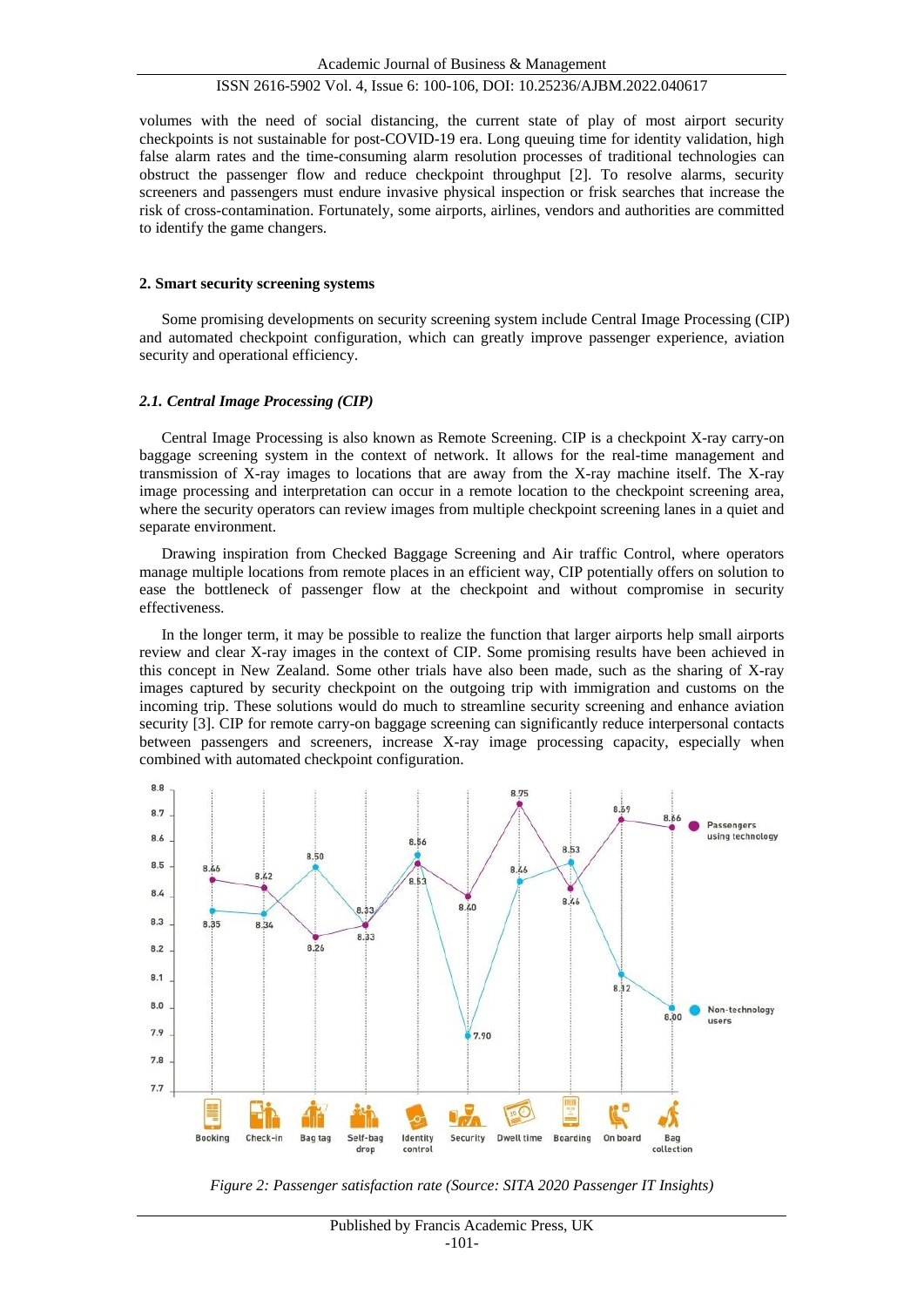#### *2.2. Automated Checkpoint Configuration*

Checkpoint automation allows airports to improve security screener performance and enhance passenger experience. The automated checkpoint configuration includes but is not limited to: automated entry, automated reclaim belt, and automated tray return systems.

In recent years, automated entry gates (e-gates) are becoming more common in airports worldwide. Implemented prior to the checkpoint, it ensures that only passengers and staff enter the area. Some egates can be linked to the flight information database which can prevent a passenger from entering the checkpoint area if there is no enough time for them to take their flight. In these cases, passengers can be referred back to the airline counters for rebooking, rather than going through the security procedure only to miss their flight. Meanwhile, airline can offload the passenger's checked baggage to ensure an ontime departure.

Unlike traditional systems where the conveyor belt stops just beyond the X-ray machine exit, some airports have extended the automated belt all the way to the tray collection point at the back of the lane. With trays continuously moving in the fully powered system, passengers are prevented from repacking at the X-ray exit. They can repack as they move along the automated belt all the way to the end of the lane. This allows more passengers to collect their belongings simultaneously.

In recent years, Automated Tray Return Systems (ATRs) have been tested or implemented in some airports. By reducing manual operation of tray management, ATRs can ease the burden from the security screeners who could be more focused on core security activities. In these systems, specially designed conveyor belts automatically draw the trays into X-ray machines and return them from the back of the lane to the front of the queue for passenger collection. All items of baggage that set off an alarm to indicate a potential threat are redirected to a designated area automatically so that trays behind them can move uninterruptedly through the screening process [4].

#### **3. Smart technology—advances in artificial intelligence**

Passengers' demands and concerns are changing with the COVID-19 pandemic. As the "IATA COVID-19 Passenger Survey" says, once it is declared safe to travel as the pandemic has subsided, 84% of passengers would feel safer having contactless departure and arrival procedures. 65% of passengers would feel somewhat or extremely concerned by presenting their passports, boarding passes, phones or laptops to airport officials. 70% of passengers are willing to share their biometric identifiers at passport control [5]. According to the "SITA 2020 Passenger IT Insights", digital identity was the one that passengers thought would add most value to their journeys in the future with 34% stating this (as show in Table 1.) [1]. In an effort to serve the purpose of removing travel restrictions, the safe restart of air business and rebuilding passenger confidence in air travel, Airport Council International (ACI) and International Air Transport Association (IATA) launched a project called "New Experience in Travel and Technologies" (NEXTT). It aims to build the future airports which take advantage of technology to reassure the passengers in air travel. One ID is one of the building blocks of NEXTT.

| <b>Technology with the Most Value to Passengers in the Future</b> |                                                |                              |      |                                    |                                      |                        |                                     |                             |    |  |  |  |
|-------------------------------------------------------------------|------------------------------------------------|------------------------------|------|------------------------------------|--------------------------------------|------------------------|-------------------------------------|-----------------------------|----|--|--|--|
|                                                                   | Digital   Artificial<br>identity intelligence. | 5G<br>wireless<br>technology | tags | Digital Interactive<br>way-finding | Autonomous<br>vehicles and<br>robots | Wearable<br>technology | Wearable<br>technology<br>for staff | Augmented Drones<br>reality |    |  |  |  |
| 34%                                                               | 7%                                             | 3%                           | 8%   | 7%                                 | 7%                                   | 5%                     | 5%                                  | 2%                          | 2% |  |  |  |

*Table 1: Percentage of passengers ranking the technologies that will add most value in the future (source: SITA 2020 passenger IT insights)*

#### *3.1. One ID—Smart ID Validation and Passenger Flow Management*

One ID is an IATA-led project, supported by ACI, that envisions a streamlined, friction-free process. It allows passengers to assert their identity at every touch-point in the end-to-end passenger process, both online and in person (as show in fig. 3.). It also maintains the privacy of personal data and enables great improvements to operational efficiency and security. It aims to achieve a truly interoperable system coordination between multiple stakeholders, form check in (airlines), to border control (government), to security check (airports), to shopping (retailers), etc. [6].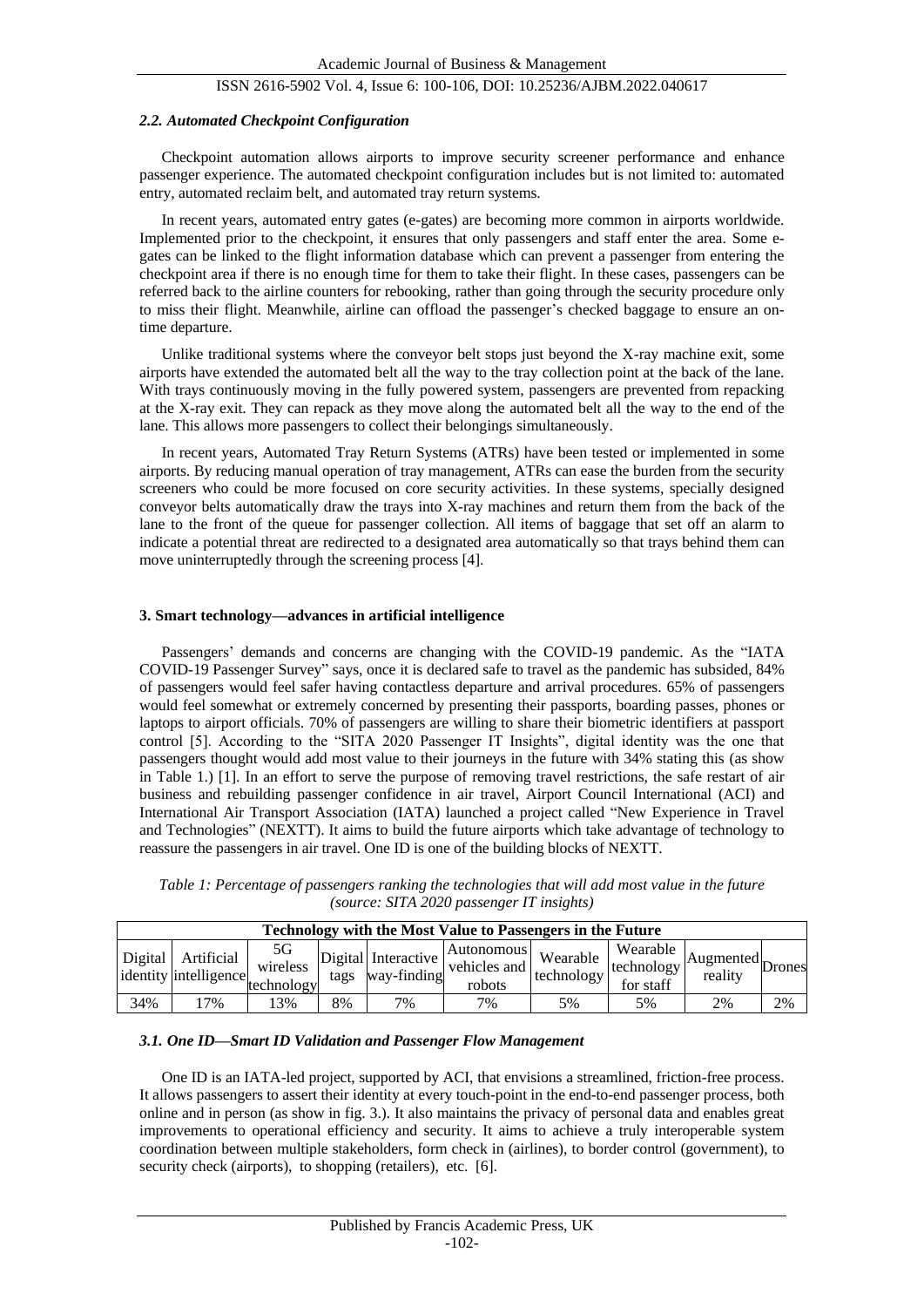One ID relies on advance off-site passenger's ID validation, that is, passengers can complete identity verification and face image collection in areas outside the airport (such as at office, home, or even at subway or bus station, etc.). To achieve this, a collaborative approach to sharing identity and journeyrelated information between stakeholders is a must. Biometric recognition is an enabler for identity management. All passenger touch-points should be enabled with biometric recognition for a total seamless experience.



*Figure 3: A flow diagram of One ID*

With One ID, passengers will no longer need to juggle between different documents. They will be easily recognized by all service providers with a single identification. This will eliminate repetitive processes that result in less queuing (as show in Table 2.). Achieving this would replace the exchange of documents with facial recognition, minimize physical interaction between people, and help to protect passengers as well as employees from cross-contamination [7].

*Table 2: One ID time cost benefit (source: IATA NEXTT cost benefit analysis)* 

|                                                                                         | Indirect impact |                 |                |
|-----------------------------------------------------------------------------------------|-----------------|-----------------|----------------|
| Reduction in check-in Reduction in passport Reduction in boarding Reduction in security |                 |                 |                |
| time                                                                                    | control time    | processing time | screening time |
| 10%                                                                                     | 80%             | 40%             | 4%             |

By reducing time spent on manual ID checks, One ID will improve staff productivity. It will provide real-time visibility of where passengers are in the airport process, control the rate and flow of passengers throughout the airport, enhance management of queues to reduce bottlenecks and disruptions, allocate resources and personnel strategically to match demand and other considerations. It will also identify passengers who require further screening or quarantine, confirm whether passengers should be able to cross checkpoints, permit and restrict access to designated airport areas [8].

One ID will make significant improvements in aviation and border security. It will cut off the routes of illegal immigration and other cross-border criminal activities by reducing the possible occurrence of imposters [9].

#### *3.2. Computed Tomography (CT)—Smart Baggage Screening*

In response to the evolving threat to aviation and passengers' expect of seamless, contactless, secure travel experience, the security screening of some airports is focused on developing the state-ofthe-art technology, which will be used to revolutionize the way airport security operates.

An increasing number of airports began deploying CT technology for carry-on baggage screening. This technology also relies on X-ray but instead of providing the screener with 2D views of carry-on baggage, it provides a 3D image and unobstructed view of the carry-on baggage and its content. An Xray camera which spins around the conveyor shoots hundreds of images and generates a 3D image of the item being screened. A security screener can rotate the X-ray image on-screen 360 degrees for a thorough visual analysis. In this case, liquid and bulk explosives which are the greatest threat to air travel can be detected more easily [10].

Sophisticated equipment intelligence, such as Explosive Detection System (EDS) algorithms, has been incorporated in the systems. This makes it possible to automatically identify potential explosives within carry-on baggage. With this advanced EDS algorithms, passengers may be allowed to keep their laptops and liquids inside their carry-on baggage. In order to meet the evolving list of threats, EDS algorithms must be continuously upgraded to allow airports to enhance screening capabilities. Research on other equipment intelligence algorithms is being made. In the future, CT scanners are capable of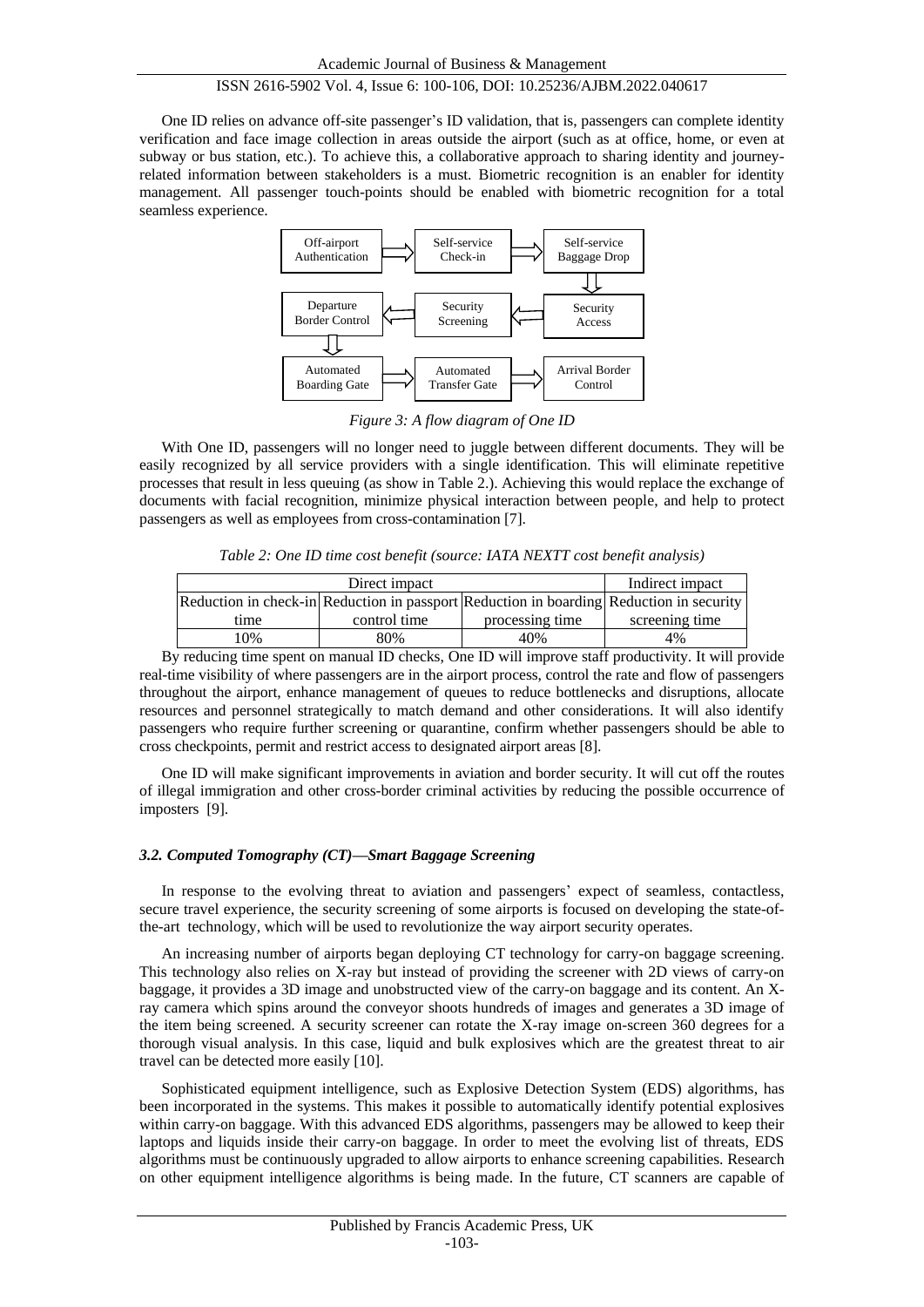automatically recognizing and detecting some non-explosive prohibited items such as guns and knives.

This state-of-the-art technology not only provides an enhanced security threat detection capability at the checkpoint, but also reduces the need for manual searches of baggage, thus reducing a touchpoint during post-COVID-19 era.

#### *3.3. Enhanced Advanced Imaging Technology (eAIT)—Smart Personal Screening*

The eAIT is the next-generation millimeter-wave passenger security scanner. It was initially deployed as a secondary screening technology in combination with the Walk-through Metal Detector. However, this technology has been used in the primary screening position by increasingly airports in recent years. Easing passenger experience, this technology enhances the detection capabilities of explosive and other non-metallic threats [4]. In first-generation AIT technology, passengers have to enter a confining chamber and strike a pose to be screened. This will make them feel uncomfortable and inconvenient. Fully electronic eAIT technology has no moving parts. Instead, the system consists of two flat panels that provide an open space for easy screening. Each flat panel of the eAIT is integrated with over 3,000 transmitters and 3,000 receivers. Each transmitter is sequenced one at a time as the 3,000 coherent receivers pull signals from the noise and bounced off the screened person's skin to yield a 3D map of all reflection points and reveal any anomalies. When the Automatic Threat Resolution (ATR) process detects an anomaly, it is then mapped to an avatar and presented to the security screener for resolution [2].

To the passengers, the most noticeable benefit of the eAIT system is the relaxed stance. Passengers can keep their arms down and close them to their sides instead of holding them over their heads, The actual scan takes less than a second [4]. Airports are finding higher passenger satisfaction scores with this technology, largely attributed to the fact that it significantly reduces the false alarm rates and thus reduces the need for intrusive manual searches by allowing a faster and more targeted search of anomalies detected by the scanner.

## **4. Smart risk assessment system**

Complex algorithms and machine learning might be increasingly provided in airport security checkpoint in the future. However any technology has its limitations, no matter how intelligent the technologies are, it is necessary to differentiate passengers and take enhanced security measures for high-risk passengers. Therefore, to truly realize the streamlined, friction-free and one-stop security screening process, it is necessary to establish the passenger risk assessment system. Future security officers will be more focused on resolving critical alarm, analyzing behavior and managing security risks according to risk-based approach.

#### *4.1. Risk-based Screening (RBS)*

Risk-based screening is a risk assessment system that uses individual passenger data to inform the type of security screening procedure a passenger should go through at the airport [11]. The data sets may include registered traveler data, Advance Passenger Information, Passenger Name Records, Departure Control System data, and third-party information (e.g. data obtained from passport or visa application process). Through analyzing the data, if a passenger meets certain pre-defined high-risk criteria, he would be subject to an enhanced security screening. Similarly, if the individual passenger data matched with low-risk criteria, the passenger would have access to an expedited screening process. In most cases, the risk assessment would be performed by the government authorities. The airport security departments are entitled to obtain the risk scoring from government authorities in a way that respects data privacy rules.

The analysis of individual passenger data is entirely occurs behind-the-scenes. Passengers risk scores are generated in an efficient and automated way. Passengers are only aware of their potential risk score when arriving at the checkpoint queue or lane. If the risk scoring is incorporated in the boarding pass barcode, the passenger is automatically guided to a dedicated security screening lane according to the risk score [12].

RBS makes it possible to transform the traditional security screening that checks every passenger in the same "one size fits all" way into an intelligence-driven and risk-based model. It allows airports to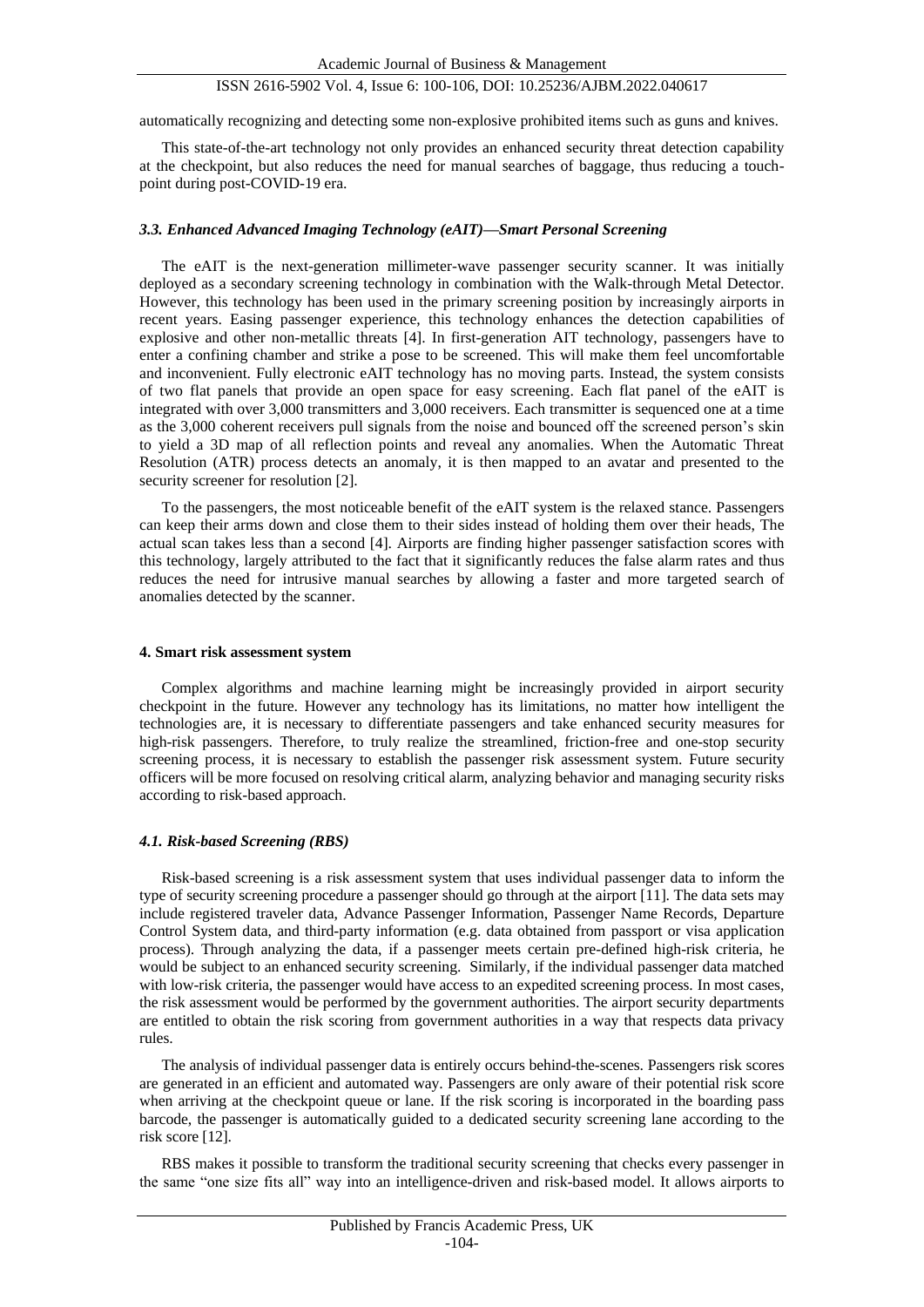utilize screening resources in a more efficient manner [13].

#### *4.2. Behavior Detection Program*

Apart from data-driven risk assessment system, the real-time risk assessment approach using behavior detection also plays an important role in smart security. In some airports there is a dedicated team of officers called Behavior Detection Officers (BDOs) who are specifically trained to identify anomalous behavior and signs of the fear of being discovered—individuals exhibiting involuntary physiological reactions to stress, fear and deception. Equipped with wireless headsets, BDOs communicate with each other about possible concerns.



*Figure 4: A diagram of risk-based screening*

The good news is that video technology can be of great assistance for tracking of suspicious persons or objects and alerting staff of sudden behavioral changes or access violations. Smart video analytics software can turn standard CCTV systems into intelligent and effective detection and alert systems. The technology is already capable of recognizing people's faces, vehicles, animals and baggage automatically. Smart video analytics can not only recognize different behaviors, but also create an alarm on a user-defined rule [14].

Combining in-site behavior analysis of BDOs and real-time data delivered by video analytics, we can further identify high-risk passengers from ordinary passengers. This serves as an important additional layer of security in the airport environment, requires no actual contact with passengers (as show in fig 4.).

## **5. Conclusion**

As a saying goes, "a breakdown is a prelude to a breakthrough" [15]. It is self-evident that air transport is one of the most affected industries from the COVID-19 pandemic. However, in order to emerge from the crisis, we must focus on the breakthrough. Airport security checkpoint is usually the point of frustration during passengers' departure procedures. This is a great opportunity for aviation security to come up with some solutions to match with the "new normal" in the post-COVID-19 era. There is no one-size-fit-all solution to the problem. The series of solutions should be emphasized on smart security that is sustainable and scalable. This would involve smart screening systems and technologies, smart risk assessment system, smart ID validation and passenger flow management, etc.

Ultimately, rethinking the airport security checkpoint might just mean "eliminating" them, while make sure that smart security which is out of view of passengers is still in place. Passengers will be more ready to accept invisible procedures and processes occurring behind-the-scenes, with little or no impact on their security perception. The world is moving towards "check-on-the-move" principles by screening passengers using biometrics and AI technologies, with visible and invisible checkpoints to carry out seamless, contactless, paperless passport control and security screening processes.

#### **References**

*[1] https://www.sita.aero/globalassets/docs/surveys--reports/passenger-it-insights-2020.pdf [2] Luke Olsen, "New security technology and the future of airport security checkpoint design," Airport business, 2019(33),5: 16-19*